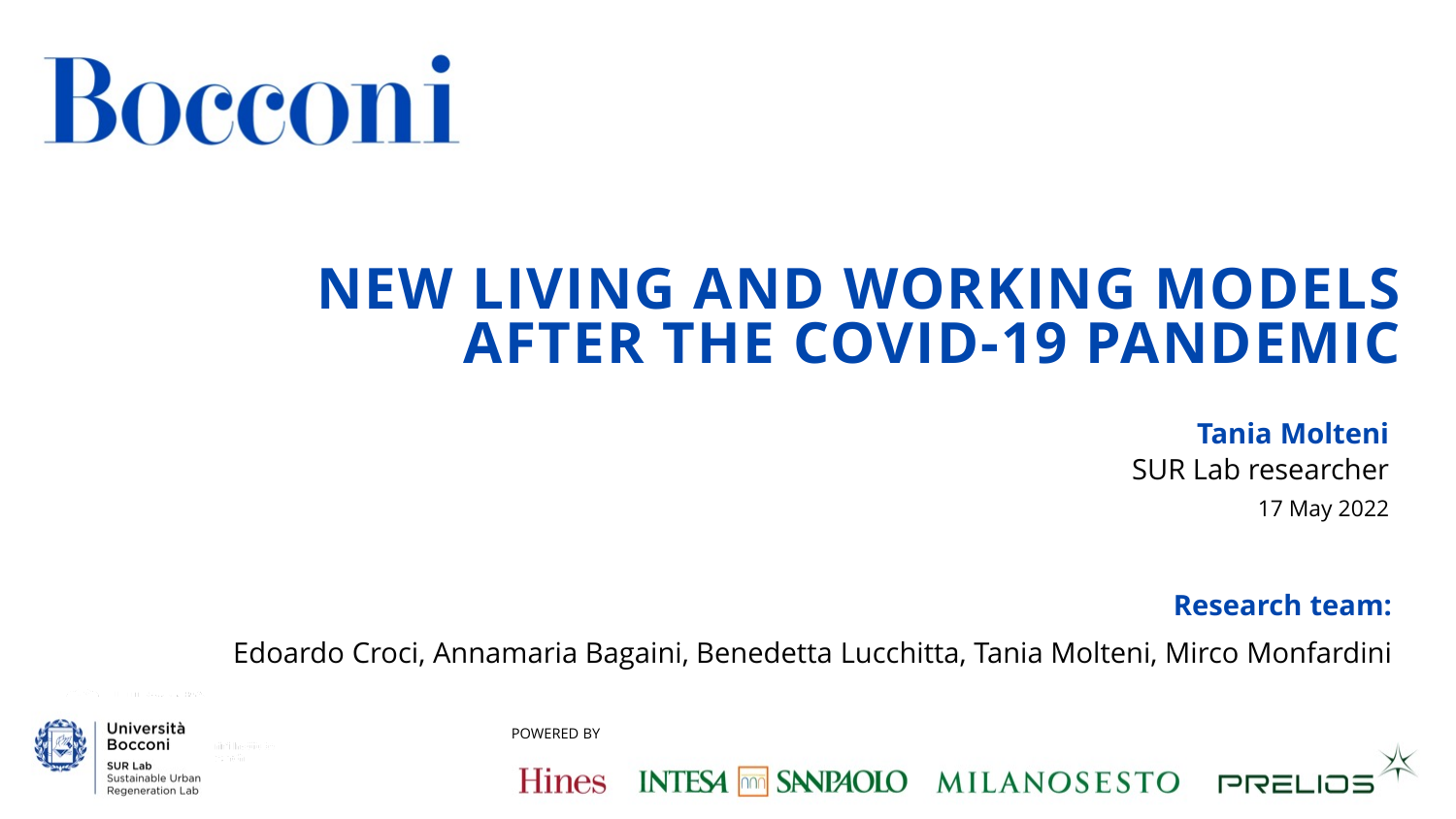## Goals

- Investigate the main **trends and dimensions of change** occurred in the **living and working sector in cities** during the pandemic and how they affected the **demand and supply** of housing and office spaces
- identify the **new living and working models** that could respond to these changes and reflect them in the real estate market.



Università Bocconi SUR Lab Sustainable Urban Regeneration Lab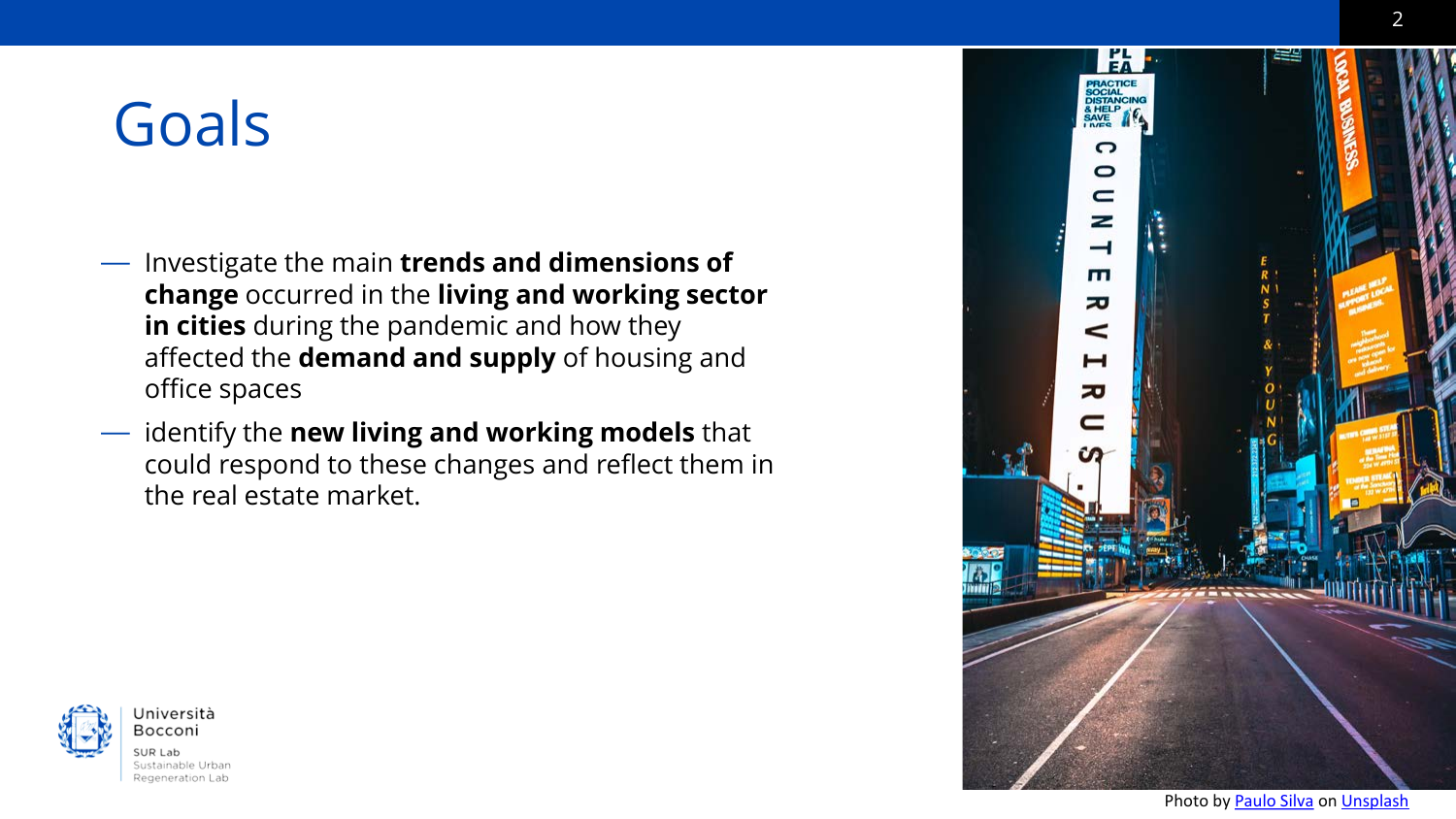## Key phases & approach



Needs & trends Dimensions of

Theoretical models **Real cases of** 

selected models

- **1. identification and analysis of trends in the demand and supply of living and working solutions** consequent to COVID-19 in cities, based on a **desk research** of available literature (grey and peerreviewed) on the topic
- **2. selection of the main dimensions** along which living and working needs, habits and solutions have been changing during the COVID-19 pandemic, focusing in particular on the **use of spaces and of services**
- **3. definition of living and working models** by combining the key dimensions of change, and identification of models responding to new trends
- **4. exemplification** of the selected models through **emblematic real cases.**



Università Bocconi Sustainable Urbar Regeneration Lab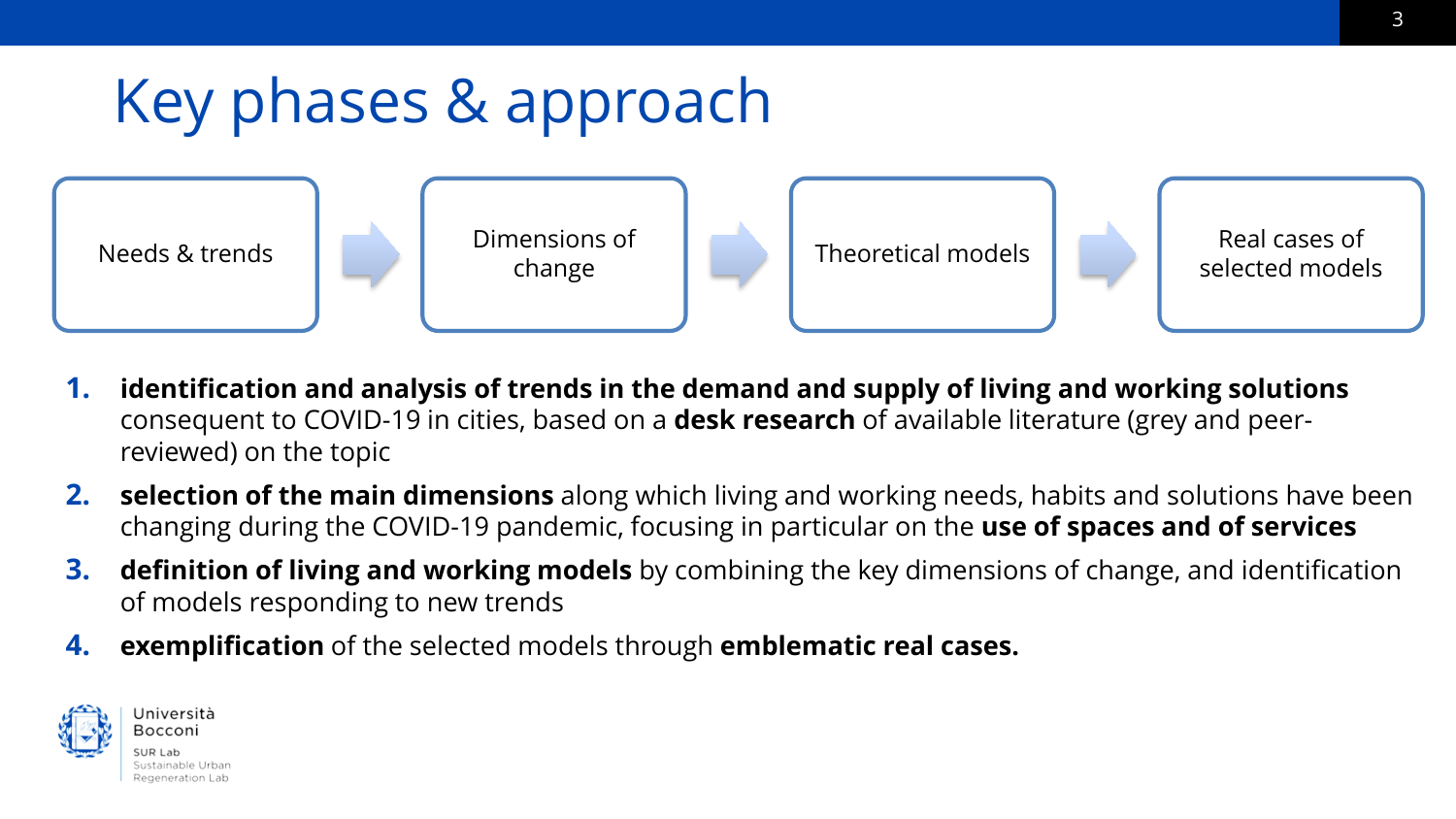# Trends – Living

Houses as confinement and isolation spaces

Higher psychological distress from poor housing conditions Increased use of outdoor dwelling spaces during lockdowns Homes as remote working and learning environments (used for multiple purposes like exercising, recreation, socialising, …)

**Demand side**

Increased use of digital connection and services for various purposes Higher use of second homes in lower-density and tourist sites Demand for new dwelling characteristics and related amenities and services Raised concern for affordable housing and higher exposure to eviction

#### **Supply side**

Greater investments in social and affordable housing Reduced number of housing transactions consequent to the first lockdown Upwards property prices following the second wave New, flexible rent models New flexible home design solutions New health and safety design solutions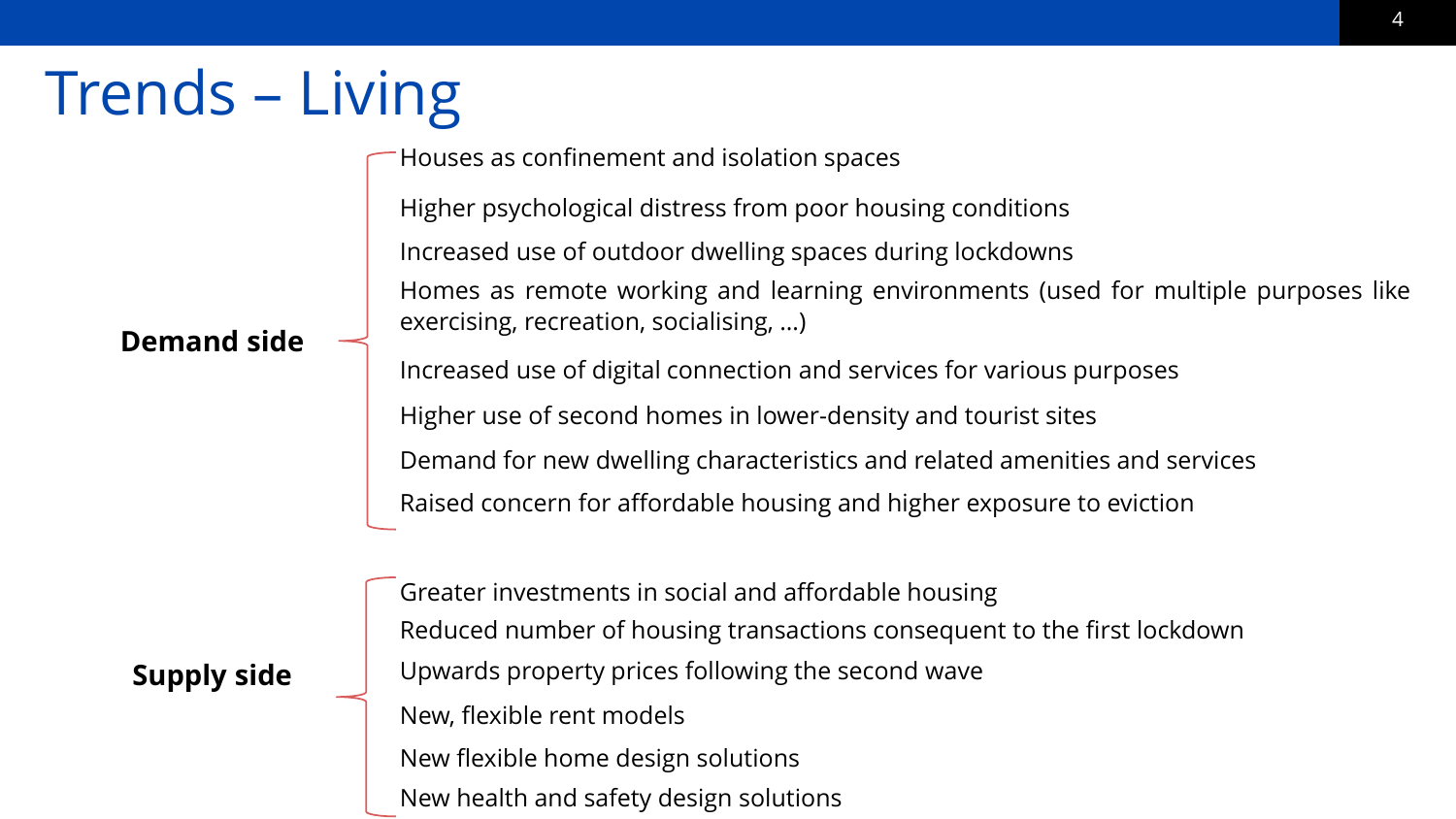## Change in dwellings and buyers' characteristics after the pandemic



#### *Characteristics of dwellings*  $(a)$





Buyers' characteristics  $(b)$ 

5

Source: Guglielminetti et al. (2020)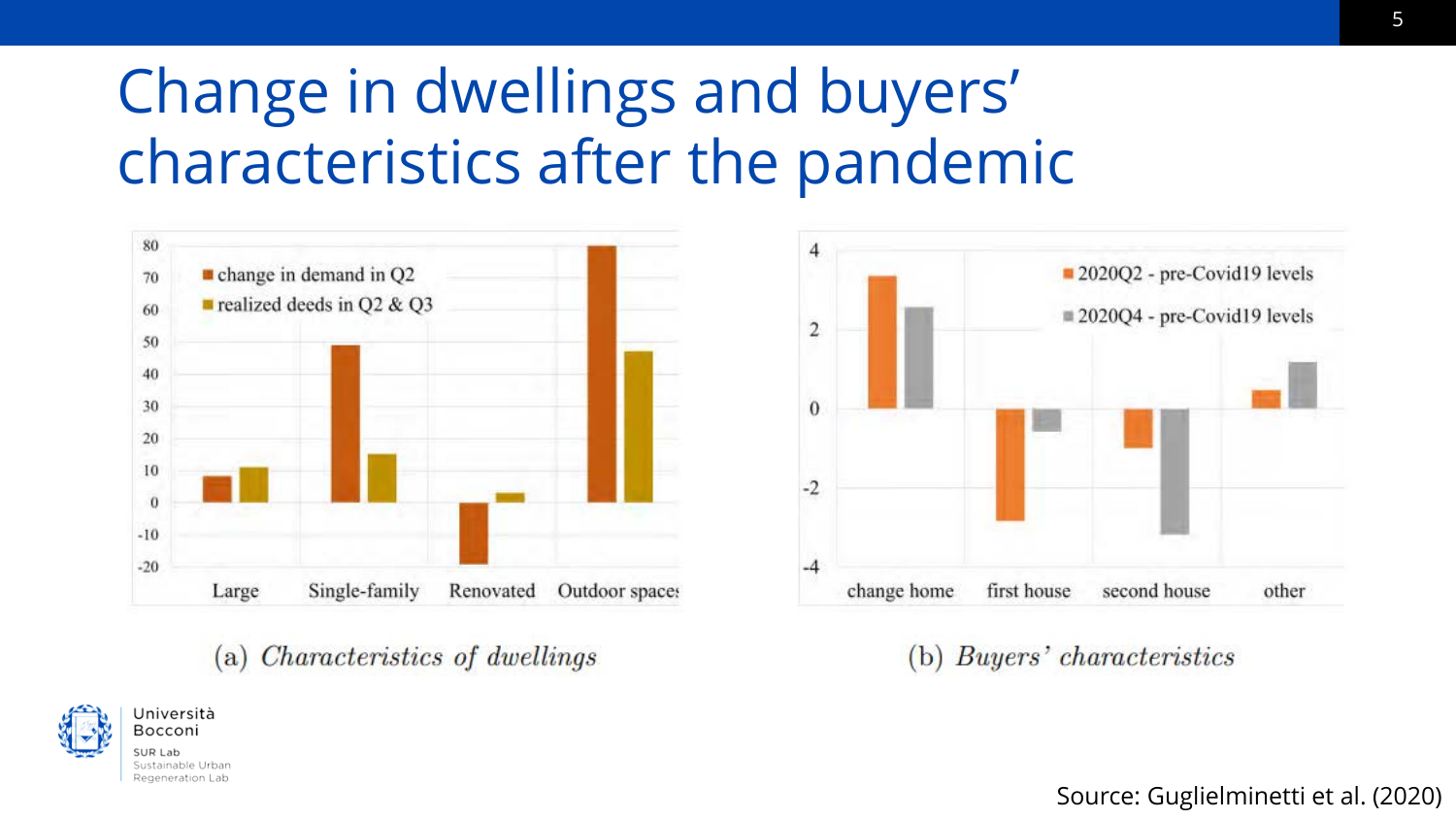## Trends – Working

Acceleration of digitization for transactions, consultation and collaboration Acceleration of automation and the deployment of Artificial Intelligence Massive adoption of remote working Lower office occupation rates due to physical distancing Improvements of technological systems and cybersecurity New office space requirements and lease schemes Enhancement of office safety and sanitation measures

#### **Demand side**

#### **Supply side**

Business closures and increased vacant buildings consequent to containment measures Commercial property sales dropped Rise of flexible and collaborative office space models Rise in the number of co-working spaces worldwide Office as a place for cooperation, interactions and culture-building Flexibility as a requirement for the future of office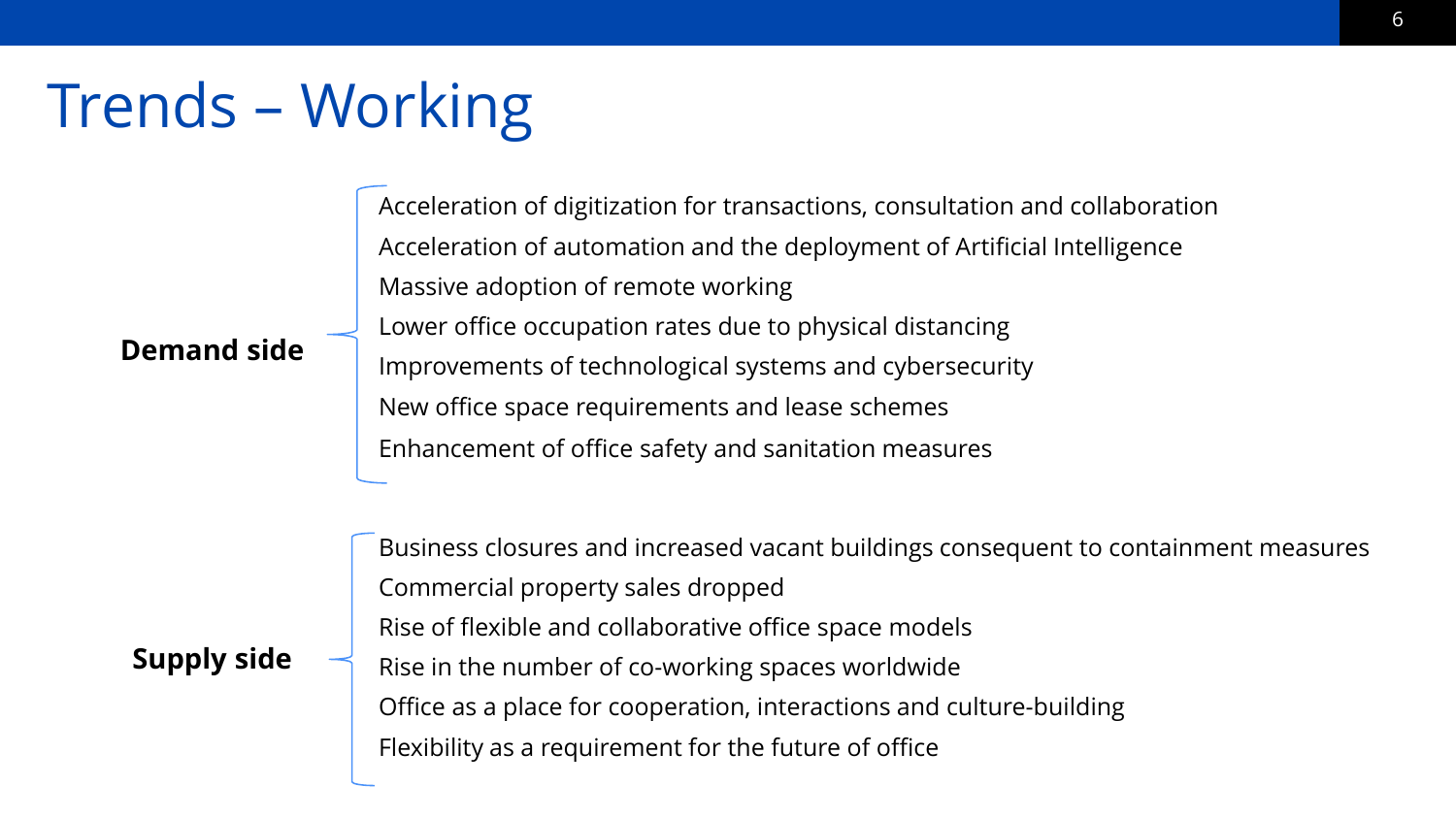### Percentage of employed persons or employees working remotely





Sustainable Urban Regeneration Lab

Source: OECD (2021)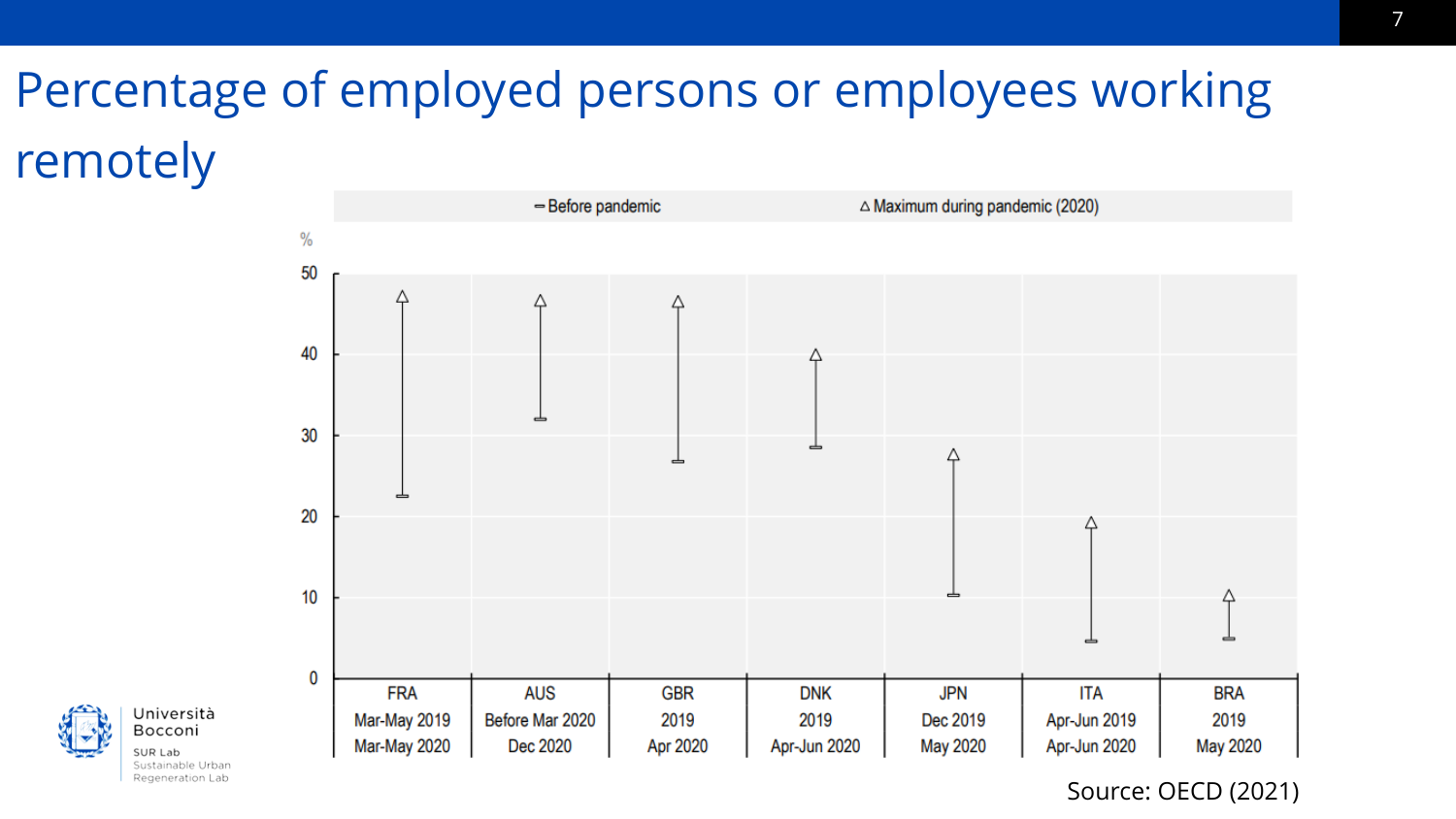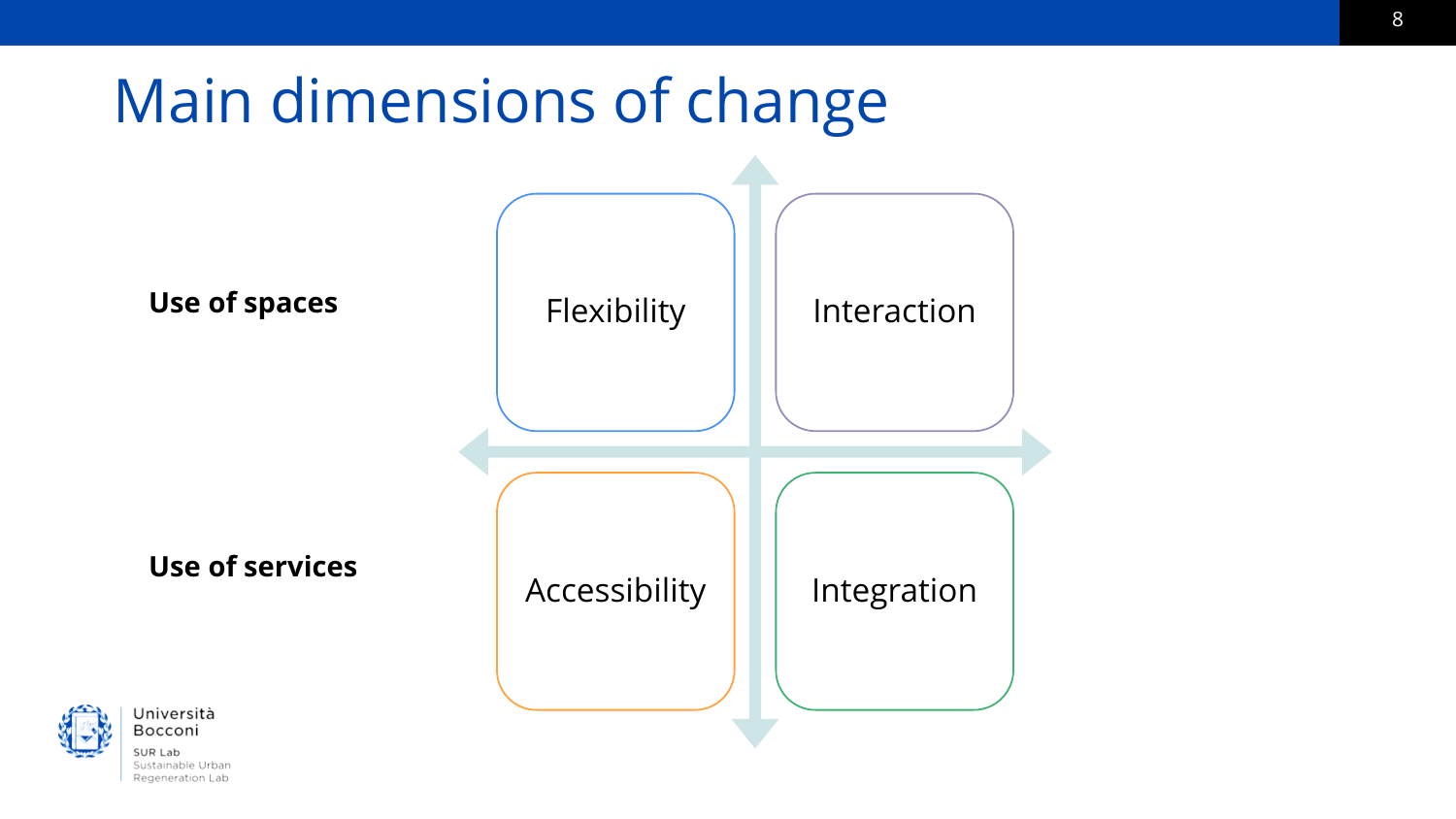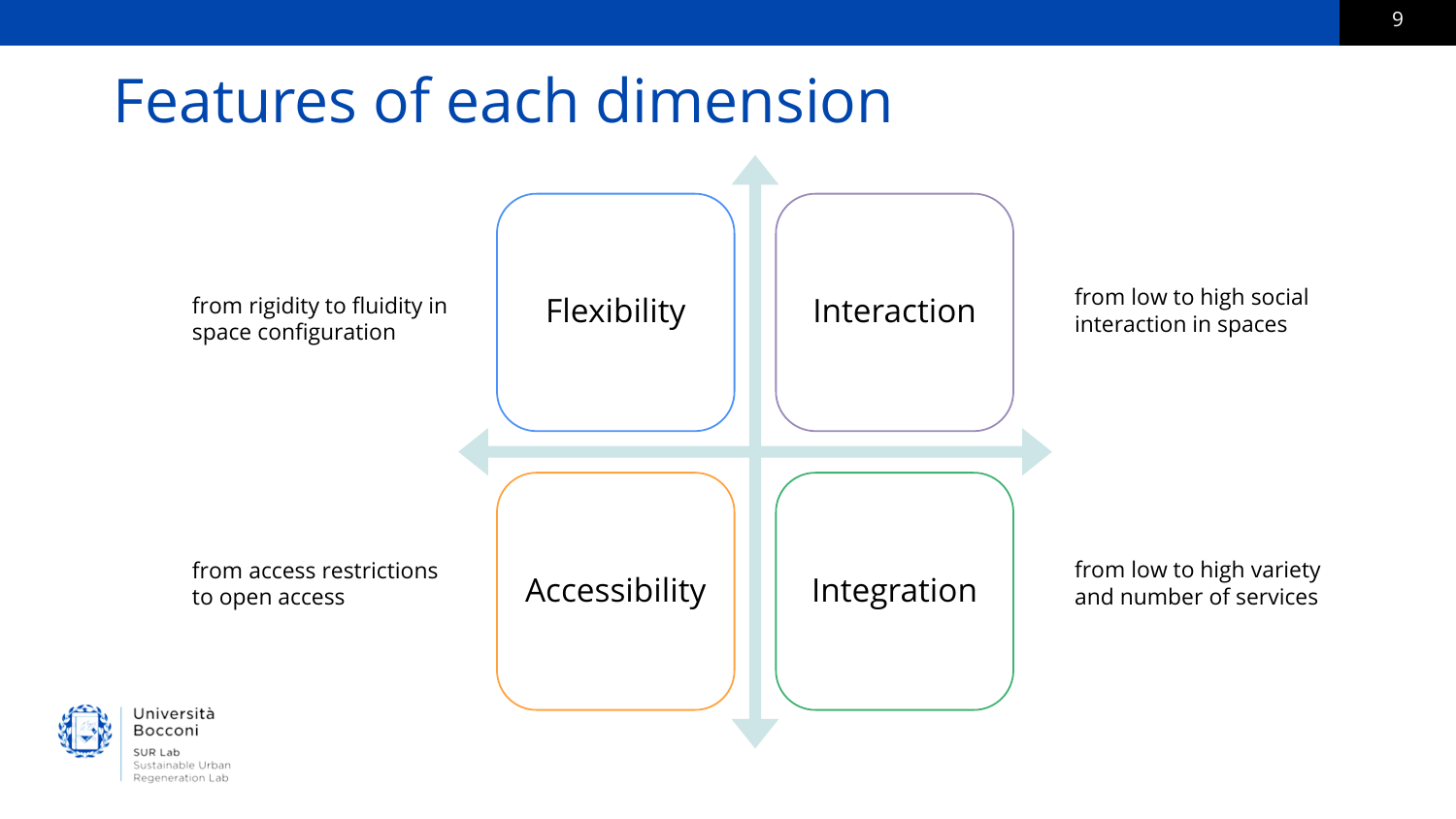## Dimensions in the living and working domains

- **Living:** Need to adequate spaces to different uses and functions changing over time, according to restrictions/conditions in place (e.g. home-based working, homeschooling)
- **Working**: new office needs and requirements, need to accommodate different rates of personnel working in presence/remotely
- **Living:** Need to revise accessibility to services in residential settings (opening vs. imposing access restrictions)
- **Working**: Need to revise accessibility to services in office settings and co-working (opening vs. imposing access restrictions)



Università Bocconi SUR Lab Sustainable Urbar

Regeneration Lab



- **Living**: Need for privacy/independence at home, but also for (safe) socialization and interaction
- **Working**: Need to implement social distancing measures, but also need to interact with colleagues to enhance collaboration/creativity
- **Living:** Need to integrate new services in residential settings, to improve residents' wellbeing and address travel limitations
- **Working**: Need to integrate new services in working settings, to improve employees' wellbeing and address travel limitations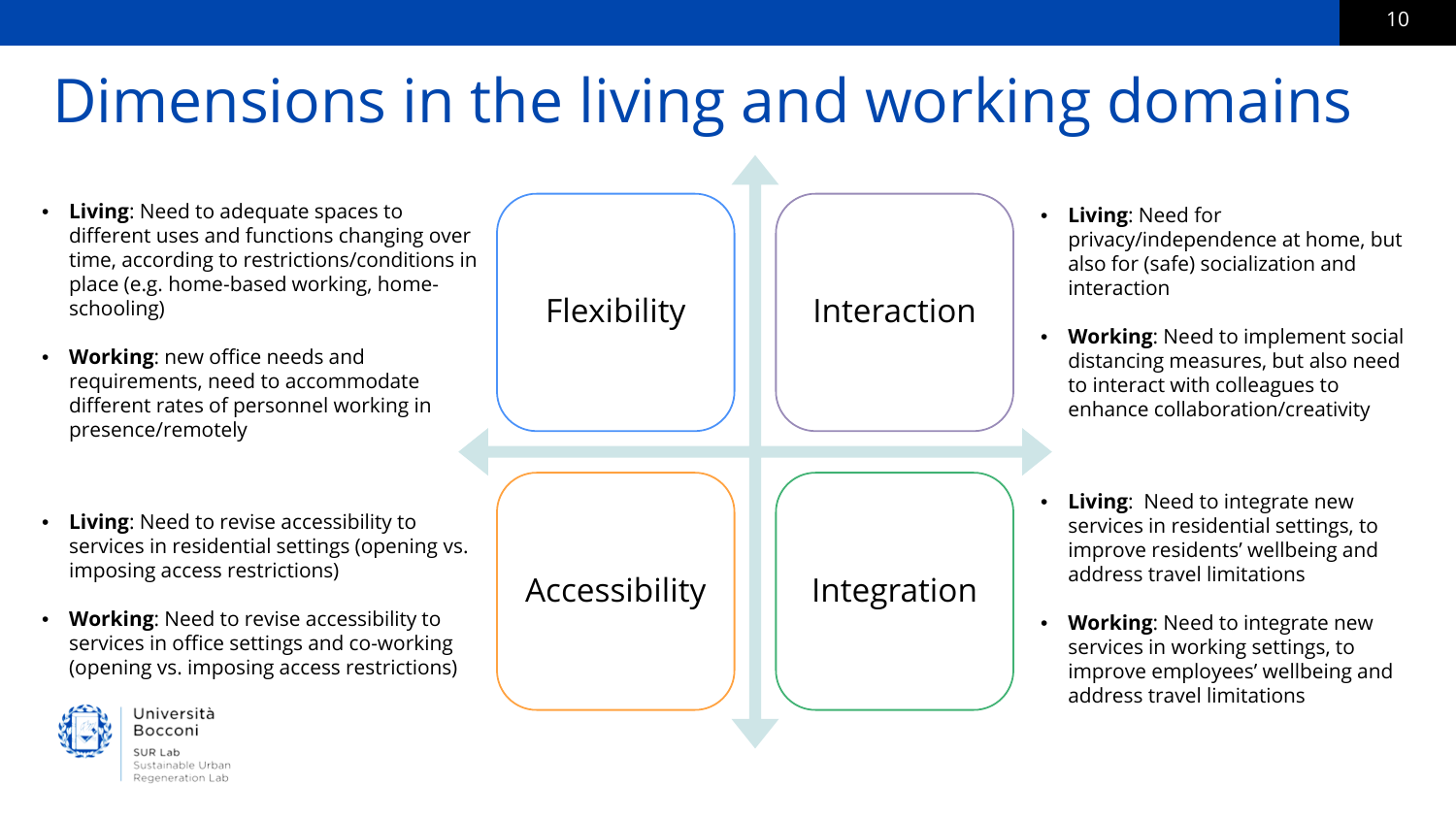## Models' definition – Use of spaces

**Interaction**

Jniversità Bocconi SUR Lab

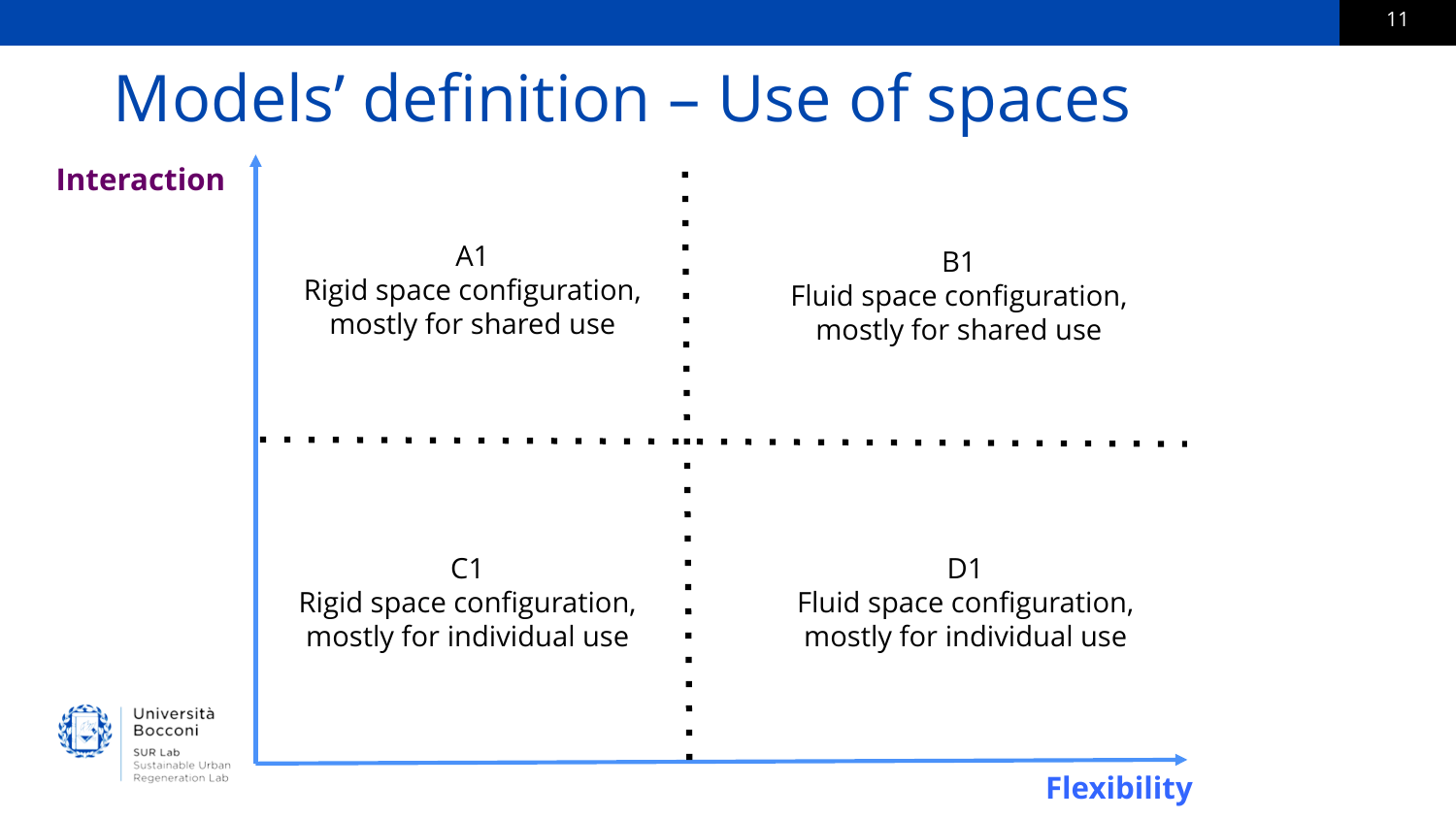#### Model B1: Fluid space configuration, mostly for shared use

12

- Rooms can be easily reconfigured and adapted; most spaces are designed and used in a shared/collective way
- Suitable for communities (living) and workplaces where high interaction/collaboration is needed
- Benefits:
	- o creates sense of community and belonging
	- o alleviates isolation
	- o adaptability to new functions over time in case of evolving needs
- Critical aspects:
	- o Lack of privacy/independence, but spaces can also be adapted/reconfigured in order to create individual spaces if needed
	- o Need to integrate flexibility since the planning/design phases
	- o Need to manage social interaction in order to prevent COVID transmission.

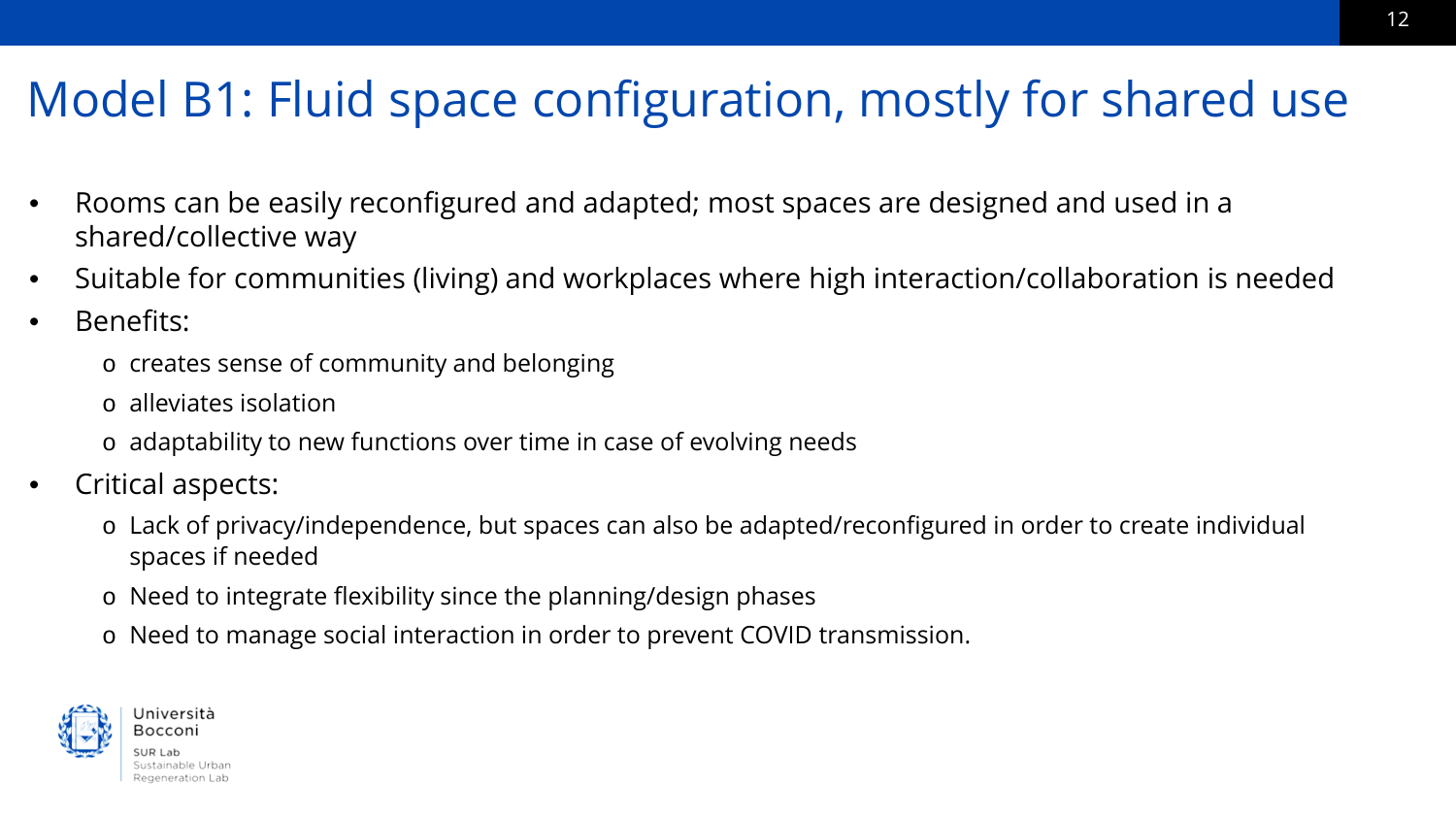### Case study Model B1: Google Offices (US) - Working

- Google is reconsidering how to design its offices to accommodate a **hybrid work model** and respond to **new needs, habits and behaviours**
- They are planning **different solutions**, characterized by **high flexibility and adaptability** (e.g. re-arrangeable desks; movable walls and "ballons" to create individual spaces; customizable and reservable desks)
- At its headquarters in the Silicon Valley, **open-air meeting rooms** shaped like tents have been implemented in a former parking site to allow for safer meetings (outdoor office)
- In terms of interaction, Google is considering a **de-densification of spaces** to take into account the need for distancing between workers (e.g. through furniture and plants), as well as is developing solutions **to facilitate the interaction between in-person and online workers.**







Source&Credits: NYtimes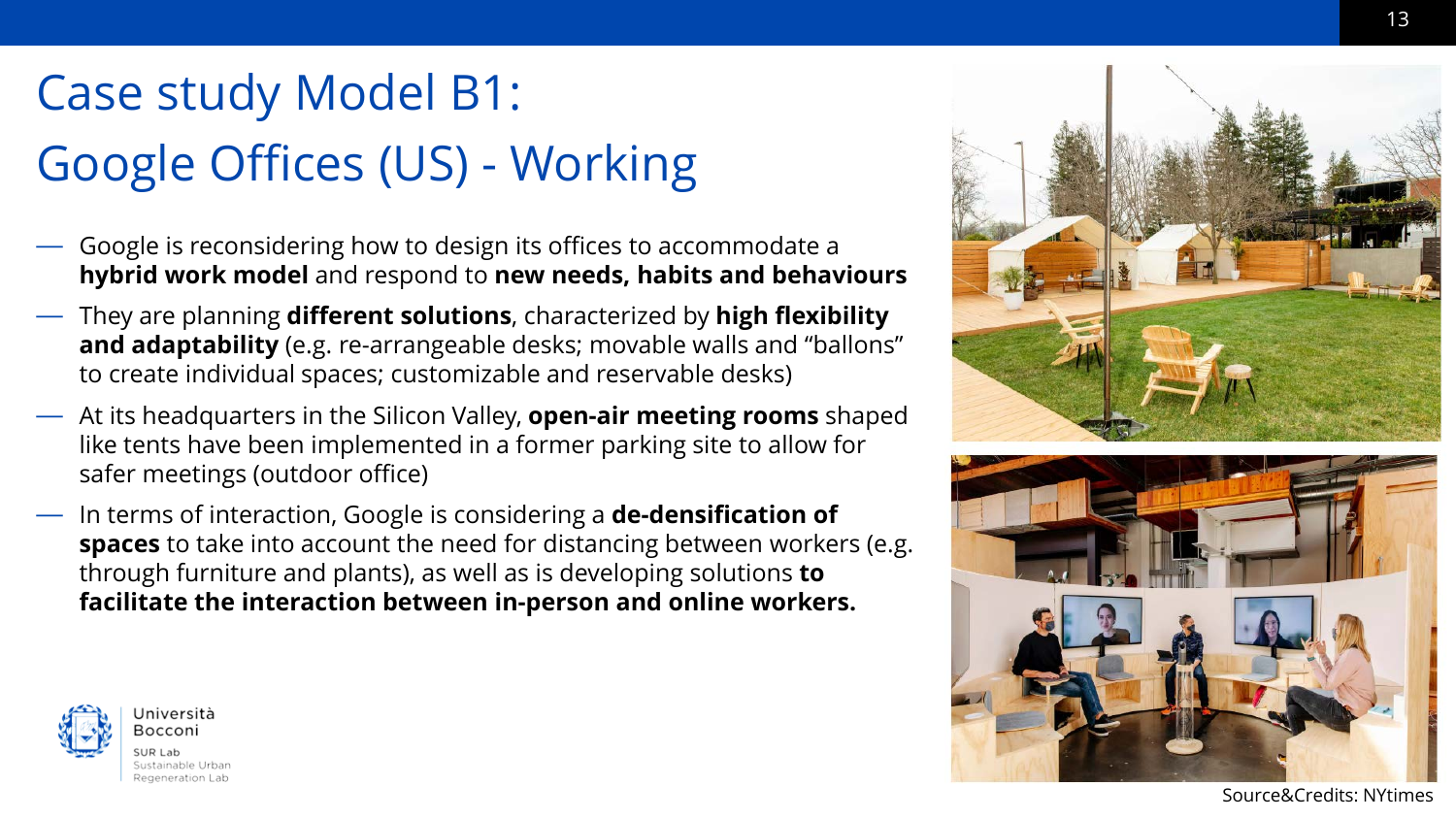# Models' definition – Use of services

 $\blacksquare$ 

**Accessibility**

| A2<br>Limited number of services,<br>accessible to many users               | <b>B2</b><br>High variety and number of<br>services,<br>accessible to many users        |
|-----------------------------------------------------------------------------|-----------------------------------------------------------------------------------------|
| C <sub>2</sub><br>Limited number of services,<br>reserved to specific users | D <sub>2</sub><br>High variety and number of<br>services,<br>reserved to specific users |



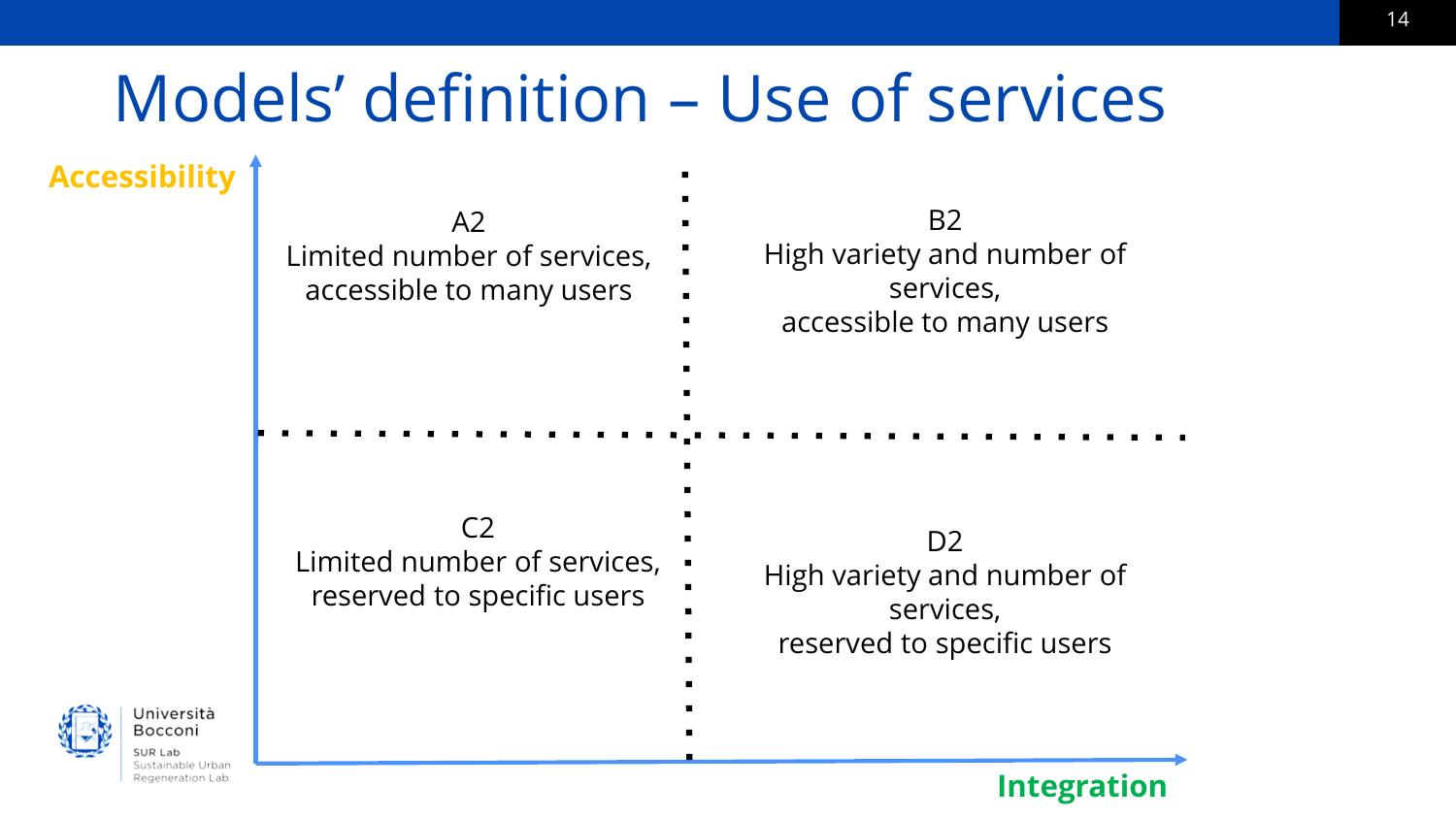#### Model B2: High variety and number of services, accessible to many users

- High variety of services within the building (residential or workplace) or the narrower neighbourhood, which are accessible by anyone.
- Examples of services: residential, recreational (e.g. green spaces, playgrounds), commercial (e.g. laundry), education and culture, health (e.g. convention with healthcare workers or health clinics for on-site visits), administrative (management of the contract, condo app), transport, work, sharing services (e.g. car sharing, co-working spaces), personal care services (e.g. childcare, eldercare).
- Benefits:
	- o easier access to services (e.g. health: longer waiting lists)
	- o saved time and costs for commuting needs
	- o strong sense of community at the "hyperlocal" level
	- o enhancement of local economies
	- o In the working domain, strong sense of belonging and affinity with firm culture that promotes employees' wellbeing
- Critical aspects:
	- o Integrating many services implies higher investments, management and coordination costs
	- o Need to monitor/manage social interaction in order to prevent COVID transmission.

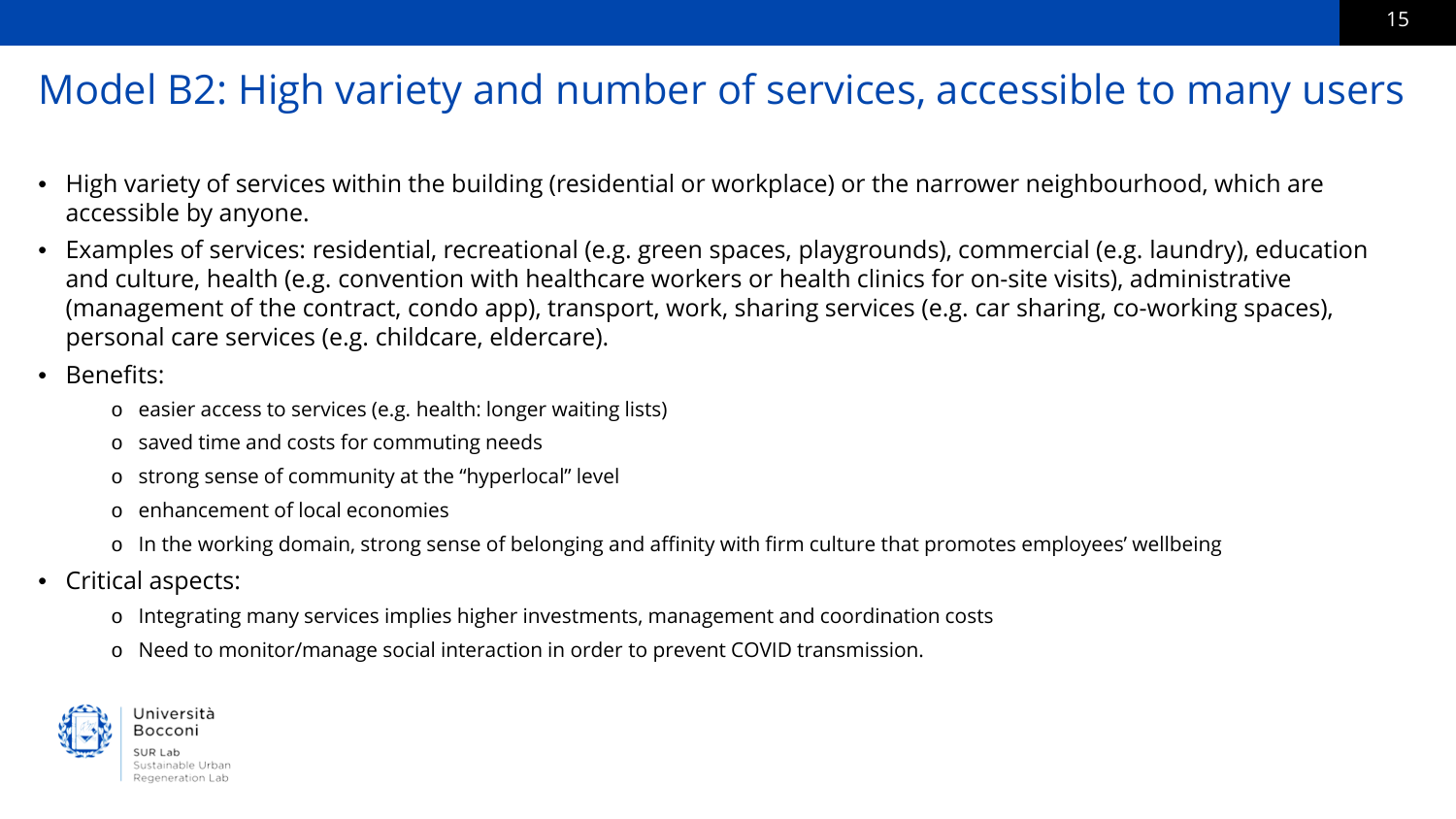#### Case study Model B2 – "Tour & Taxis", Brussels (Living and Working)

- Tour & Taxis is **a mixed-use urban project**, which is part of the Gare Maritime redevelopment hub in Brussels, regarding **22,000 sqm of affordable housing and market rate housing units, along with office, retail and leisure spaces**. It is surrounded by a park and shopping, eating and culture venues.
- Both residential and working sites are **connected to a wide variety of amenities and services accessible to both the direct users and the wider community,** and therefore the model exhibits a high level of both **service integration and accessibility.**
- The model proved that it can **adapt to and be resilient** in face of exogenous shocks like pandemics. It adopted measures to limit the spread of the virus, like limiting the number of people allowed on site, ensuring sanitation measures, and dedicating registration areas and isolation rooms.



Source&Credits: Tour Taxis website

16

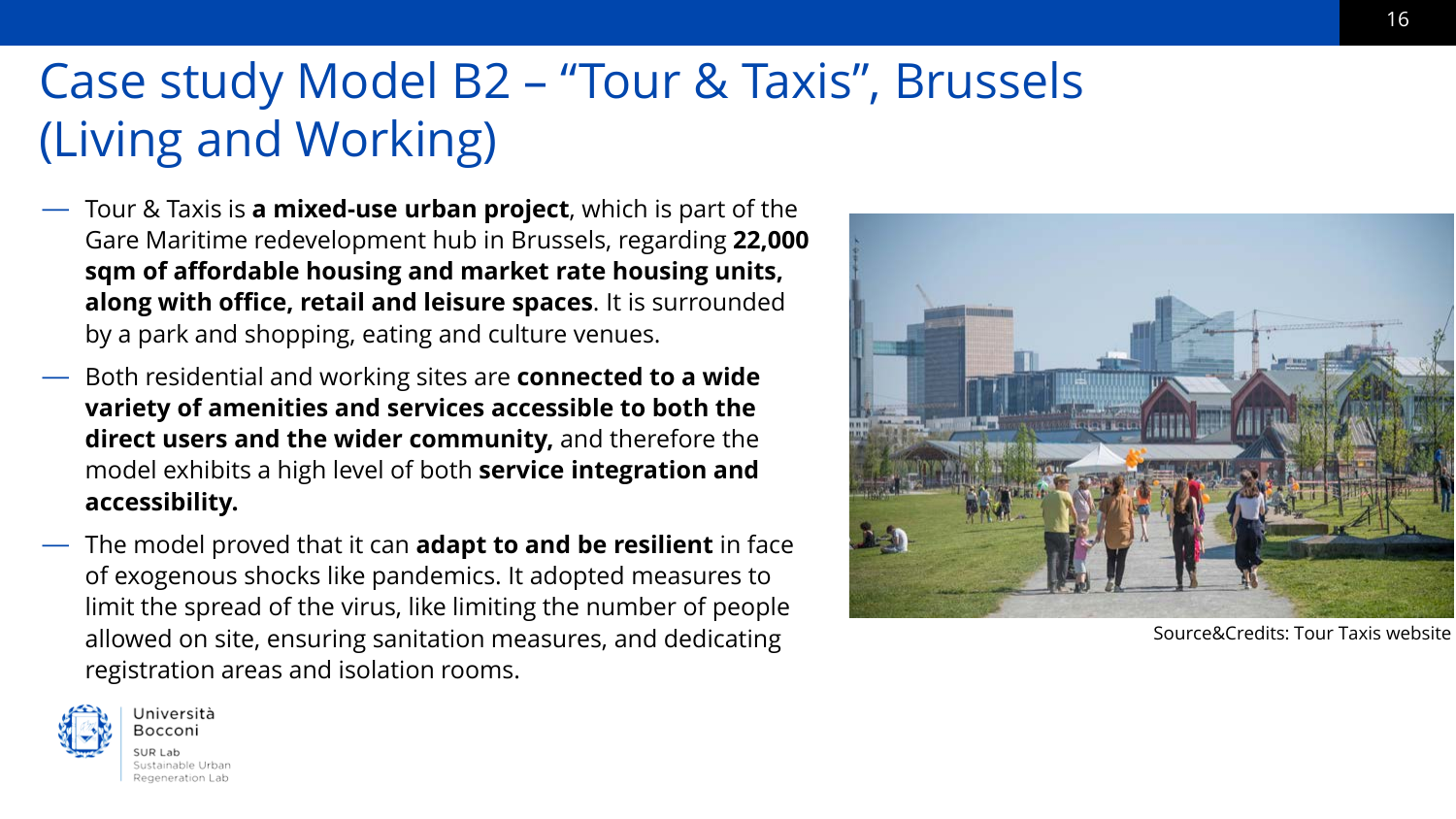# Paper download

#### **Bocconi SUR LAB** SUSTAINABLE URBAN REGENERATION LAB





SUR Lab Sustainable Urban Regeneration Lab

Università Bocconi

[https://surlab.unibocconi.eu/news-events/new-living-and](https://surlab.unibocconi.eu/news-events/new-living-and-working-models-after-covid-19)working-models-after-covid-19